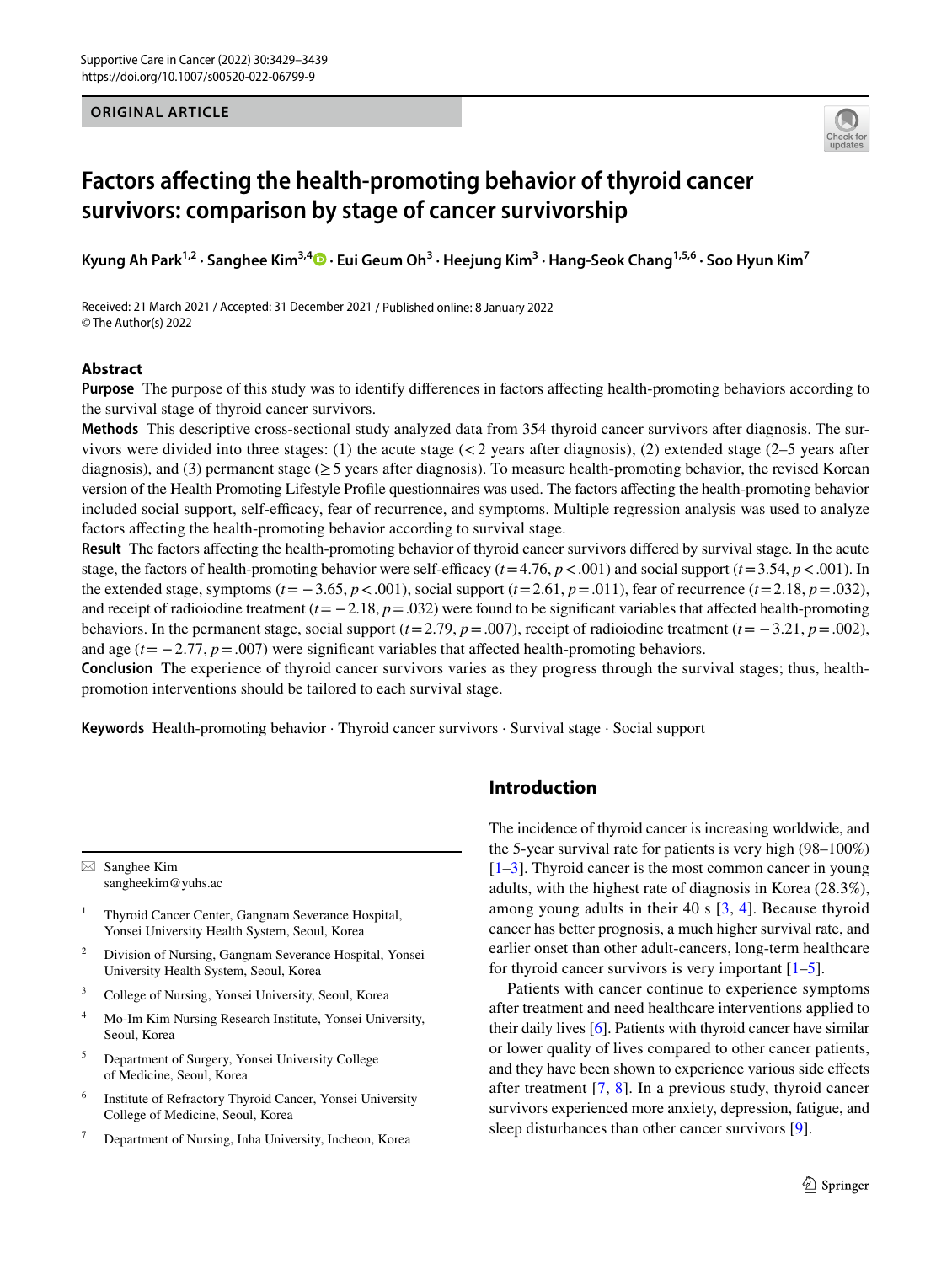Proper health promotion among cancer patients plays a key role in improving the quality of life related to health [\[10](#page-9-7)]. Therefore, it is necessary to be aware of the factors related to patients' willingness to engage in health-promoting behaviors. Health promotion is the process of improving one's own health and can be described using six areas: health responsibility, self-realization, physical activity, nutrition habits, interpersonal relations, and stress management [[11,](#page-9-8) [12](#page-9-9)]. In addition, personal characteristics, self-efficacy, social support, and perceived threats are known to afect the performance of health-promoting behaviors  $[11, 13]$  $[11, 13]$  $[11, 13]$  $[11, 13]$ . In a previous study in cancer survivors, health behaviors difered according to the time of diagnosis, physical symptoms, and fear of recurrence [[14,](#page-9-11) [15\]](#page-9-12). Patients with thyroid cancer are predicted to have diferent health behaviors depending on their individual disease-related characteristics, but few studies have reported the health-promoting behaviors of thyroid cancer patients.

Because thyroid cancer survivors need long-term follow-up, for management of comorbidities, and prevention of secondary cancer, they need to engage in health-promoting behaviors throughout their lives [\[16](#page-9-13), [17](#page-9-14)]. The needs of cancer survivors for healthcare and services are classified into the acute stage  $\left($  < 2 years after cancer diagnosis), extended stage (2–5 years after cancer diagnosis), and permanent stage ( $\geq$  5 years after cancer diagnosis) [\[18](#page-9-15)]. Medical staff need to understand the emotional and physical problems that occur as cancer survivors proceed through treatment.

A diagnosis of cancer can change patients' health behaviors. Patients diagnosed with cancer within a month showed improved physical activity and dietary changes [\[19](#page-9-16)]. In the case of patients with gynecological cancers, health-promoting behaviors were signifcantly higher in the acute stage than in the extended stage [\[20\]](#page-9-17). In addition, long-term cancer survivors  $(≥ 5$  years after cancer diagnosis) reported no diferences from the general population, in screening behavior for secondary diseases, or physical activity. Their interest in the physical aspects of health was reduced compared to the psychological and social aspects [[21,](#page-9-18) [22](#page-9-19)]. In summary, cancer survivors showed good health-promoting behaviors in the acute stage, which seemed to decline over time.

In patients with long-term survival for thyroid cancer, the factors afecting health-promoting behaviors may change depending on the stage of survival. Few studies have examined the diferences in survival stages of patients with thyroid cancer. Therefore, this study identifed diferences among thyroid cancer survivors according to survival stage, along with the factors that infuence health-promoting behaviors.

# **Materials and methods**

#### **Setting and participants**

This was a cross-sectional and descriptive correlation study. This study analyzed the level of social support, self-efficacy, fear of recurrence, symptoms, and healthpromoting behaviors of patients with thyroid cancer, along with factors that afect health-promoting behaviors at each stage of survival. The subjects of this study were adults  $(\geq 18$  years) who had undergone surgery to treat thyroid cancer. Those who were diagnosed with a cancer other than thyroid cancer were excluded. This study collected data from patients visiting an outpatient clinic or a thyroid cancer online community from December 30, 2019, to January 31, 2020.

First, the study was explained to subjects who visited the outpatient clinic and met the selection criteria. If they agreed to participate in the study, they completed the paper questionnaire. Questionnaires were administered to 45 patients, and two who refused to participate were excluded. Second, we received an online questionnaire through the thyroid cancer patient community ([https://cafe.naver.com/](https://cafe.naver.com/thyroidfamily) [thyroidfamily](https://cafe.naver.com/thyroidfamily)) opened on the "Naver" portal site. The community has about 30,000 thyroid patients and provides information related to thyroid cancer, and anyone can join without a subscription fee. After posting a research notice on an online community bulletin board, questionnaires were received from those who voluntarily agreed to participate in the study through "SurveyMonkey" ([https://en.surveymonk](https://en.surveymonkey.com/) [ey.com/\)](https://en.surveymonkey.com/). There was no compensation for patient participation in this study. Questionnaire responses were collected from 43 outpatients, and 317 patients who responded online. Data analysis included 354 patients, excluding 6 patients diagnosed with secondary cancers other than thyroid cancer. By survival stage, 147 respondents were in the acute stage, 112 in the extended stage, and 95 in the permanent stage.

This study was approved by the hospital's institutional review board. The participants were given the researcher's email address and telephone number. To protect personal information, all data were processed anonymously, and access to people other than the researcher was restricted.

#### **Survey instrument**

The questionnaire used in this study contained 103 items on individual characteristics, health-promoting behaviors, social support, self-efficacy, fear of recurrence, and symptoms.

Information on individual characteristics collected include age, sex, marital status, education, monthly family income, employment status, frequency accessing online community, cancer type, extent of surgery, cancer recurrence, and number of I-131(radioactive iodine) therapies received. The treatment of thyroid cancer is generally thyroidectomy, and if there is a risk of recurrence, additional I-131(radioactive iodine) therapy is performed [\[23\]](#page-9-20).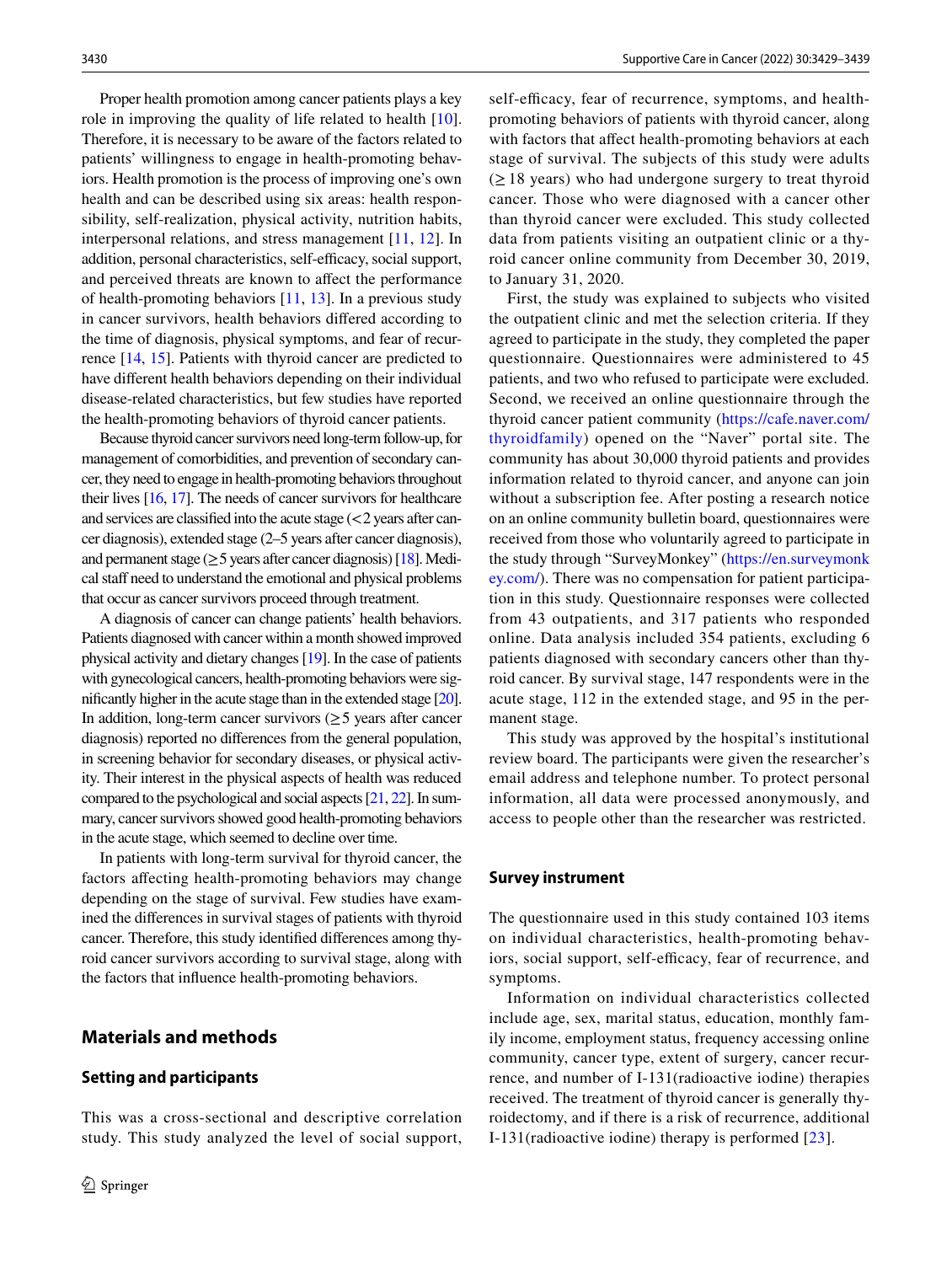To measure health-promoting behavior, the Health Promoting Lifestyle Profle (HPLP) developed by Pender was translated by Oh and Hong and edited to make it applicable to survivors of thyroid cancer [\[11](#page-9-8), [12\]](#page-9-9). The HPLP consists of six sub-areas: self-realization, health responsibility, exercise, nutrition, interpersonal relationships, rest, and stress management. In this study, the original questionnaire was modifed and supplemented to a total of 38 questions: 7 questions about self-actualization, 11 about health responsibility, 4 about exercise, 5 about nutrition, 5 about interpersonal relationships, and 6 about relaxation and stress management. All questions were answered using a 4-point Likert scale, in which a higher score indicated higher participation in healthpromoting behaviors. In this study, Cronbach's  $\alpha = 0.90$ , which indicates the reliability of the HPLP in measuring health-promoting behaviors.

Social support was measured using the Multidimensional Scale of Perceived Social Support (MSPSS) developed by Zimet et al. and translated by Shin and Lee [[24](#page-9-21), [25](#page-9-22)]. The MSPSS is a 12-item scale with three subscales: family, friends, and signifcant others. The questions were answered using a 5-point Likert scale, in which a higher score indicated better social support. At the time of tool development, the MSPSS had a Cronbach's  $\alpha$  of 0.83, and in this study, Cronbach's  $\alpha$  = 0.94.

The Cancer Survivors' Self-Efficacy Scale (CSSES) was developed by Foster et al. [\[26](#page-9-23)]. This study used the Korean version (CSSES-K) developed by Kim et al. [[27\]](#page-9-24). It contains 10 questions, each of which is given 1 to 10 points on a Likert scale, with higher item scores indicating higher self-efficacy. In this study, Cronbach's *α* for the CSSES-K was 0.91.

The Fear of Progression Questionnaire (FOP-Q) developed by Herschbach et al. was edited by Mehnert et al. to reduce the number of questions for cancer patients (FOP-Q-12) [\[28,](#page-9-25) [29](#page-9-26)]. This study used the FOP-Q-12 in Korean, developed by Shim et al. [\[30\]](#page-9-27). Each of the 12 questions is given 1 to 5 points on a Likert scale, with higher scores indicating a greater fear of cancer recurrence. In this study, the Cronbach's *α* was 0.90.

For the symptoms, this study used the Quality of Life Tool for Korean thyroid cancer survivors (KT-QoL) based on the original work on the thyroid cancer–specifc, City of Hope-QOL Scale [[31](#page-9-28), [32\]](#page-9-29). The 14 original KT-QoL questions confrmed the physical aspects of the symptoms of patients with thyroid cancer: fatigue, skin/hair changes, sleep, cold/heat intolerance, pain, weight gain, voice changes, dysfunction of motor skills, feeling of something stuck in the neck, fuid retention, infertility, loss of appetite, constipation, and diffculty swallowing. Two questions were added in this study: numbness of the hands and feet, and diarrhea. A sum of the 16 items was used for the symptom score. Each item is given 0 to 10 points on a Likert scale, with higher item scores indicating more severe symptoms. Cronbach's *α* for the 16 questions used in this study was 0.89.

#### **Data analysis**

The data collected were analyzed using IBM Statistical Package for Social Sciences (SPSS) version 25.0. Differences according to survival stage were analyzed using the  $\chi^2$  test. Differences in the performance of health-promoting behavior, personal characteristics, social support, self-efficacy, fear of recurrence, and symptoms by survival stage were analyzed using one-way analysis of variance (ANOVA), and post-analysis was conducted using the Tukey HSD test. Correlations between the use of healthpromoting behaviors and social support, self-efficacy, fear of recurrence, and symptoms were analyzed using Pearson's correlation coefficients. Multiple regression analyses were performed to determine the factors that afect participation in health-promoting behaviors.

## **Results**

#### **Characteristics of subjects by survival stage**

Table [1](#page-3-0) shows the characteristics of the study participants. The 40 s age group had the most subjects (42.2%), and 91.2% of them were women. Signifcant diferences by survival stage were found in age, online community access, surgical scope, recurrence experience, and the number of radioactive iodine treatments received. In the acute stage, the highest percentage was from the number of patients accessing the online community daily (68%). In the permanent stage, 20.0% of people were in their 60 s or older, a higher age group than in other survival stages; 38.9% of respondents had a lateral resection and re-operation, and 15.8% experienced a recurrence. In the acute stage, 4.1% of patients received radioactive iodine treatment more than twice, whereas in the extended survival it was 21.4%, and 31.6% in the permanent stage.

#### **The sub‑areas of health‑promoting behavior**

The total score for health-promoting behavior was  $101.32 \pm 15.09$ , and the average item score was  $2.67 \pm 0.40$ . In the sub-areas of health-promoting behavior, the score for health responsibility was highest at  $2.83 \pm 0.39$  points, and the score for exercise was the lowest at  $2.36 \pm 0.77$  $2.36 \pm 0.77$  points (Table 2).

# **Diferences in health‑promoting behavior,**  social support, self-efficacy, fear of recurrence, **and symptoms by survival stage**

The scores with signifcant diferences by survival stage were social support and fear of recurrence. The social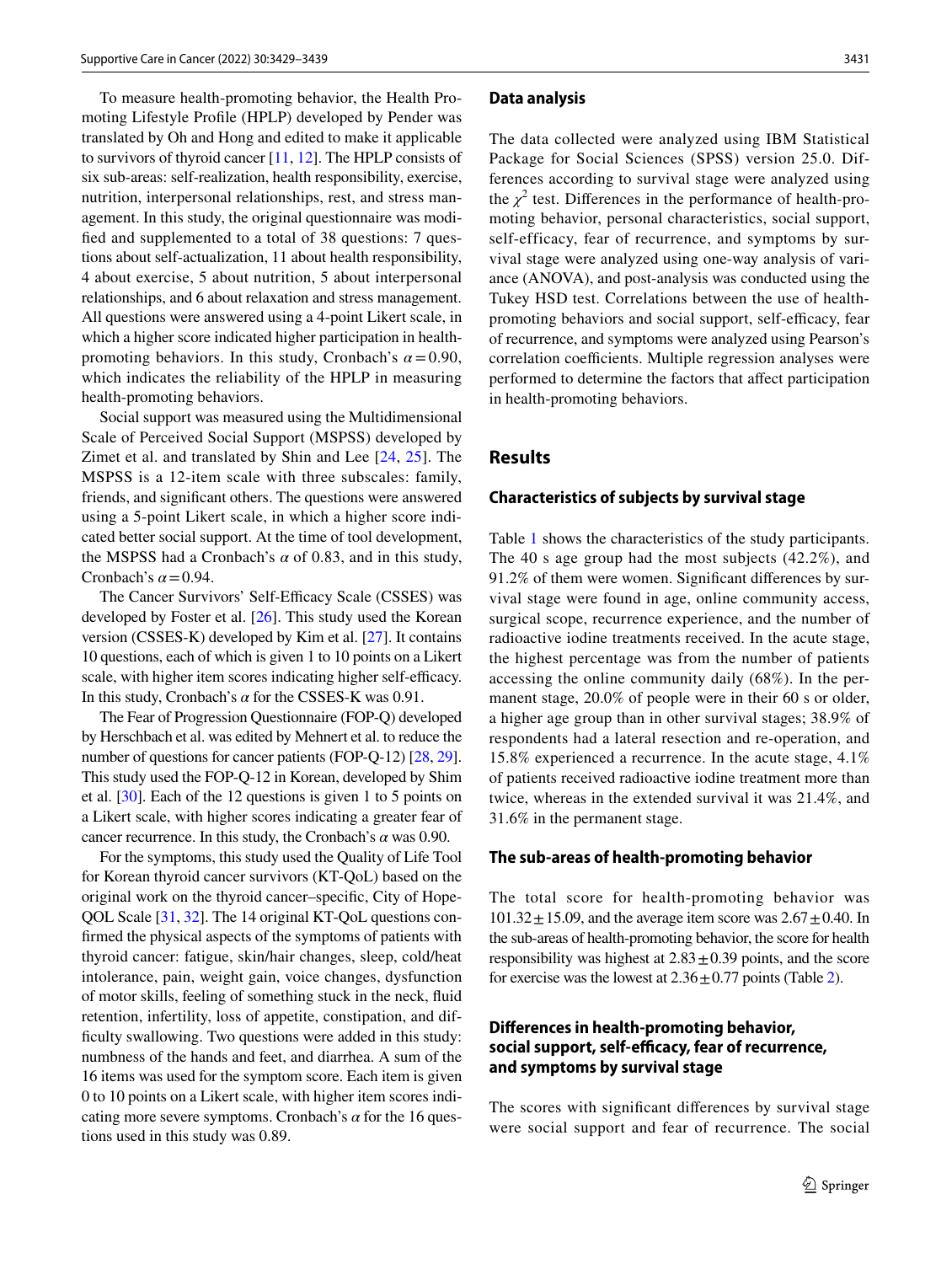## <span id="page-3-0"></span>**Table 1** Characteristics of thyroid cancer survivors by survival stage

| Characteristics                                   | Categories                   | Total $(n=354)$ | Acute survival $(n=147)$ | Extended sur-<br>vival $(n=112)$ | Permanent sur- $\chi^2$<br>vival $(n=95)$ |       | $\boldsymbol{p}$ |
|---------------------------------------------------|------------------------------|-----------------|--------------------------|----------------------------------|-------------------------------------------|-------|------------------|
|                                                   |                              | $n\,(\%)$       | $n(\%)$                  | $n\,(\%)$                        | $n\,(\%)$                                 |       |                  |
| Age (years)                                       |                              |                 |                          |                                  |                                           |       |                  |
|                                                   | < 40                         | 96 (27.2%)      | 46 (31.5%)               | 37 (33.0%)                       | 13 (13.7%)                                | 28.82 | < .001           |
|                                                   | $40 - 49$                    | 149 (42.2%)     | $60(41.1\%)$             | 49 (43.8%)                       | 40 (42.1%)                                |       |                  |
|                                                   | $50 - 59$                    | 77 (21.8%)      | 34 (23.3%)               | 20 (17.9%)                       | 23 (24.2%)                                |       |                  |
|                                                   | $\geq 60$                    | 31 (8.8%)       | $6(4.1\%)$               | 6(5.4%)                          | 19 (20.0%)                                |       |                  |
| Gender                                            |                              |                 |                          |                                  |                                           |       |                  |
|                                                   | Men                          | 31 $(8.8\%)$    | 13 (8.8%)                | $10(8.9\%)$                      | $8(8.4\%)$                                | 0.02  | 0.991            |
|                                                   | Women                        | 323 (91.2%)     | 134 (91.2%)              | 102 (91.1%)                      | 87(91.6%)                                 |       |                  |
| Marital status                                    |                              |                 |                          |                                  |                                           |       |                  |
|                                                   | Married                      | 291 (82.2%)     | 117 (79.6%)              | 94 (83.9%)                       | 80(84.2%)                                 | 1.18  | 0.556            |
|                                                   | Single                       | 63 (17.8%)      | 30 (20.4%)               | 18 (16.1%)                       | 15 (15.8%)                                |       |                  |
| Education                                         |                              |                 |                          |                                  |                                           |       |                  |
|                                                   | $\leq$ High school           | 78 (22.0%)      | 27 (18.4%)               | 26 (23.2%)                       | 25(26.3%)                                 | 2.26  | 0.324            |
|                                                   | $\geq$ College               | 276 (78.0%)     | 120 (81.6%)              | 86 (76.8%)                       | 70(73.7%)                                 |       |                  |
| Monthly income                                    |                              |                 |                          |                                  |                                           |       |                  |
| $(10,000$ Korean won) <sup>1</sup>                | $<\!200$                     | 19 (5.4%)       | 8(5.5%)                  | $6(5.4\%)$                       | 5(5.3%)                                   | 3.36  | 0.763            |
|                                                   | 200 to $<$ 400               | 100(28.4%)      | 44 (30.1%)               | 26 (23.2%)                       | 30 (31.9%)                                |       |                  |
|                                                   | 400 to $< 600$               | 118 (33.5%)     | 51 (34.9%)               | 40 (35.7%)                       | 27 (28.7%)                                |       |                  |
|                                                   | $\geq 600$                   | 115 (32.7%)     | 43 (29.5%)               | 40 (35.7%)                       | 32 (34.0%)                                |       |                  |
| <b>Employment status</b>                          |                              |                 |                          |                                  |                                           |       |                  |
|                                                   | Employed                     | 205 (57.9%)     | 85 (57.8%)               | 71 (63.4%)                       | 49(51.6%)                                 | 2.94  | 0.229            |
|                                                   | Not employed                 | 149 (42.1%)     | 62 (42.2%)               | 41 (36.6%)                       | 46(48.4%)                                 |       |                  |
| Frequency accessing online community              |                              |                 |                          |                                  |                                           |       |                  |
|                                                   | Every day                    | 191 (54.0%)     | $100(68.0\%)$            | $46(41.1\%)$                     | 45 (47.4%)                                | 29.42 | < .001           |
|                                                   | 2-3 times a week             | 80 (22.6%)      | 29 (19.7%)               | 31 (27.7%)                       | 20 (21.1%)                                |       |                  |
|                                                   | 2-3 times a month            | 57 (16.1%)      | 11(7.5%)                 | 28 (25.0%)                       | 18 (18.9%)                                |       |                  |
|                                                   | Rarely accessed              | 26 (7.3%)       | 7(4.8%)                  | 7(6.3%)                          | 12 (12.6%)                                |       |                  |
| Cancer type                                       |                              |                 |                          |                                  |                                           |       |                  |
|                                                   | Papillary                    | 338 (95.5%)     | 143 (97.3%)              | 104 (92.9%)                      | 91(95.8%)                                 | 2.91  | 0.234            |
|                                                   | Other $2$                    | 16 (4.5%)       | 4(2.7%)                  | $8(7.1\%)$                       | 4(4.2%)                                   |       |                  |
| Extent of surgery                                 |                              |                 |                          |                                  |                                           |       |                  |
|                                                   | Less-than-total <sup>3</sup> | 150 (42.5%)     | 76 (52.1%)               | 47 (42.0%)                       | 27(28.4%)                                 | 17.53 | 0.002            |
|                                                   | Total thyroidectomy          | 112 (31.7%)     | 43 (29.5%)               | 38 (33.9%)                       | 31(32.6%)                                 |       |                  |
|                                                   | Other <sup>4</sup>           | 91 (25.8%)      | 27 (18.5%)               | 27 (24.1%)                       | 37(38.9%)                                 |       |                  |
| Cancer recurrence                                 |                              |                 |                          |                                  |                                           |       |                  |
|                                                   | Yes                          | 28 (7.9%)       | $6(4.1\%)$               | 7(6.3%)                          | 15(15.8%)                                 | 11.48 | 0.003            |
|                                                   | No                           | 326 (92.1%)     | 141 (95.9%)              | 105 (93.8%)                      | 80(84.2%)                                 |       |                  |
| Number of I <sup>131</sup> therapies <sup>5</sup> |                              |                 |                          |                                  |                                           |       |                  |
|                                                   | None                         | 181 (51.1%)     | 96 (65.3%)               | 56 (50.0%)                       | 29(30.5%)                                 | 42.91 | < .001           |
|                                                   | 1 time                       | 113 (31.9%)     | 45 (30.6%)               | 32 (28.6%)                       | 36(37.9%)                                 |       |                  |
|                                                   | $\geq$ 2 times               | $60(16.9\%)$    | $6(4.1\%)$               | 24 (21.4%)                       | 30 (31.6%)                                |       |                  |

<sup>1</sup> Incomes are shown in 10,000 South Korean won (KRW) units

<sup>2</sup>Other includes follicular cancer, Hurthle cell cancer, medullary cancer, poorly differentiated cancer, and anaplastic cancer

<sup>3</sup>Less-than-total includes less-than-total thyroidectomy and hemithyroidectomy

<sup>4</sup>Other includes total thyroidectomy along with lateral neck dissection and re-operation

 $5I<sup>131</sup>$  therapies mean radioactive iodine therapies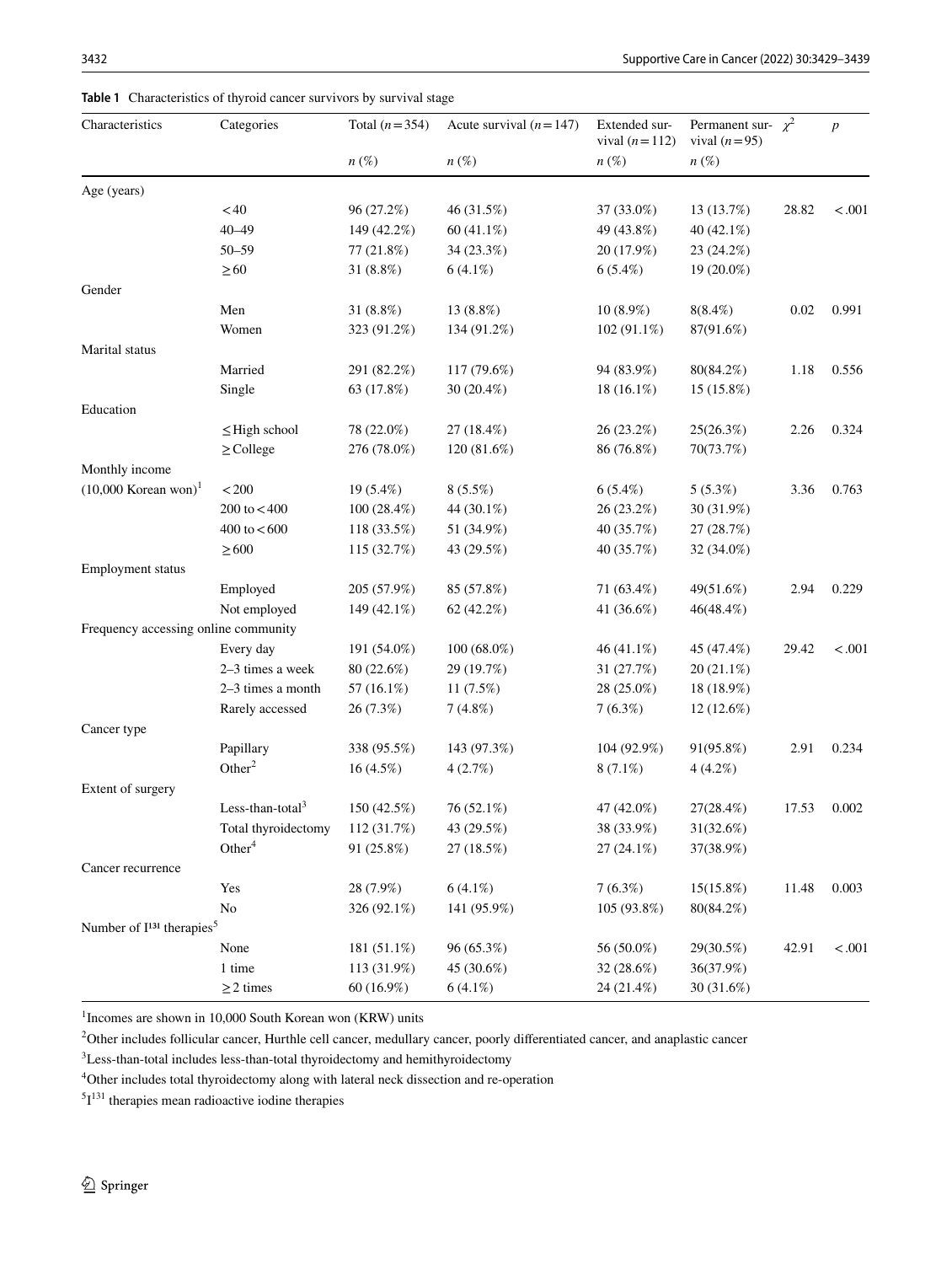support score was  $46.69 \pm 9.15$  points in the extended stage, which was significantly higher than the  $43.59 \pm 10.26$  points in the permanent stage; fear of recurrence was  $42.52 \pm 10.27$ points in the acute stage, significantly higher than the  $38.63 \pm 11.73$  points in the permanent stage (Table [3\)](#page-5-0).

Among the symptoms, the fatigue score was highest at  $5.56 \pm 2.69$  points, and did not differ significantly by survival stage. Fatigue had the highest score in all stages of survival and was the second highest symptom score for skin/ hair changes in the acute stage, cold/hot intolerance in the extended stage, and sleep in the permanent stage (Table [3\)](#page-5-0).

# **Performance of health‑promoting behavior by subject characteristics, social support, self‑efcacy, symptoms, and fear of recurrence**

The overall score for engaging in health-promoting behavior was signifcantly higher in subjects who had more than two radioactive iodine treatments than in those who had one (Table [4\)](#page-6-0).

The performance in health-promoting behaviors among patients with thyroid cancer correlated signifcantly with social support, self-efficacy, symptoms, and fear of recur-rence (Table [5\)](#page-7-0).

## **Factors of health‑promoting behavior by survival stage**

The factors affecting health-promoting behavior in acute survival were self-efficacy and social support. In the extended stage, symptoms, social support, fear of recurrence, and the number of radioactive iodine treatments signifcantly affected health-promoting behavior. In the permanent stage, self-efficacy, social support, the number of radioactive iodine treatments, and age signifcantly afected healthpromoting behavior (Table [6\)](#page-7-1).

# **Discussion**

## **Health‑promoting behaviors of thyroid cancer survivors**

The average score for health-promoting behaviors among patients with thyroid cancer was 2.67/4.00. Among the subareas of health-promoting behaviors reported by thyroid cancer survivors in this study, exercise was the lowest with 2.36 points, and stress management the second lowest with 2.46 points. This was similar to the fndings among patients with breast cancer, whose scores were lowest for stress management and second lowest for exercise [\[33](#page-9-30)]. In addition, it has been found that most cancer patients are not sufficiently active [[34\]](#page-9-31). Exercise is known to improve the quality of life and ftness of cancer survivors; an efective exercise strategy is important [[35\]](#page-9-32).

Of the thyroid cancer patients, 53.1% are in their 40 s and 50 s. Thyroid cancer is three times more common in women than in men [\[3](#page-9-0)]. In addition, women in their 40 s and 50 s who have survived thyroid cancer need to take steps to prevent osteoporosis, in preparation for menopause because taking thyroid hormones raises the risk of osteoporosis [[36](#page-9-33)]. Therefore, it is necessary to develop an exercise program for women in their 40 s and 50 s to prevent osteoporosis.

<span id="page-4-0"></span>**Table 2** Levels of healthpromoting behavior, social support, self-efficacy, fear of recurrence, and symptoms

| <b>Variables</b>          | $Mean + SD$        | Range      | items          | Number of Item mean $+$ SD | Item range |
|---------------------------|--------------------|------------|----------------|----------------------------|------------|
| Health-promoting behavior | $101.32 \pm 15.09$ | $63 - 144$ | 38             | $2.67 \pm 0.40$            | $1 - 4$    |
| Self-realization          | $18.68 \pm 3.76$   | $9 - 28$   | 7              | $2.67 \pm 0.54$            | $1 - 4$    |
| Health responsibility     | $31.23 \pm 4.25$   | 19–44      | 11             | $2.83 \pm 0.39$            | $1 - 4$    |
| Physical activity         | $9.42 \pm 3.08$    | $4 - 16$   | $\overline{4}$ | $2.36 \pm 0.77$            | $1 - 4$    |
| Nutrition                 | $13.21 \pm 2.87$   | $6 - 20$   | 5              | $2.64 + 0.57$              | $1 - 4$    |
| Interpersonal relations   | $14.01 \pm 2.86$   | $5 - 20$   | 5              | $2.80 \pm 0.57$            | $1 - 4$    |
| Stress management         | $14.77 \pm 3.48$   | $6 - 23$   | 6              | $2.46 \pm 0.58$            | $1 - 4$    |
| Social support            | $45.61 \pm 9.91$   | $16 - 60$  | 12             | $3.80 \pm 0.83$            | $1 - 5$    |
| Family                    | $15.90 \pm 3.76$   | $4 - 20$   | 4              | $3.96 \pm 0.94$            | $1 - 5$    |
| Friends                   | $14.15 \pm 3.92$   | $4 - 20$   | $\overline{4}$ | $3.54 \pm 0.98$            | $1 - 5$    |
| Significant others        | $15.56 \pm 3.61$   | $4 - 20$   | $\overline{4}$ | $3.89 \pm 0.90$            | $1 - 5$    |
| Self-efficacy             | $64.20 \pm 17.23$  | $10 - 100$ | 10             | $6.42 \pm 1.72$            | $1 - 10$   |
| Fear of recurrence        | $40.79 \pm 10.78$  | $12 - 60$  | 12             | $3.40 \pm 0.90$            | $1 - 5$    |
| Symptoms                  | $55.80 \pm 29.11$  | $0 - 134$  | 16             | $3.49 \pm 1.82$            | $0 - 10$   |

*SD* standard deviation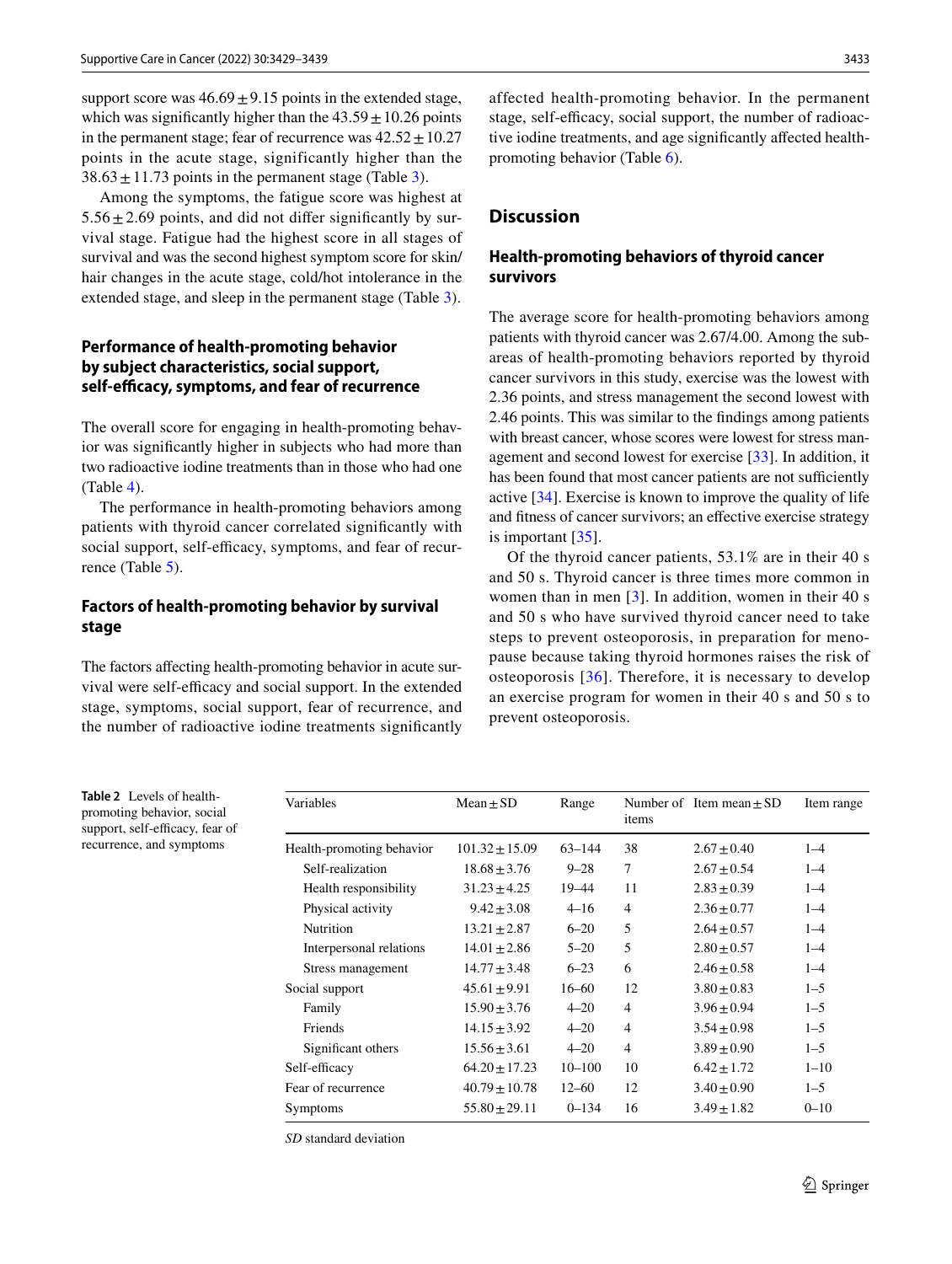<span id="page-5-0"></span>Table 3 Differences in health-promoting behavior, social support, self-efficacy, fear of recurrence, and symptoms by survival stage

| Variables                   | Total $(n=354)$    | Acute survival $n = 147$ | Extended survival<br>$h(n=112)$ | Permanent sur-<br>vival $(c (n=95))$ | F(p)                   |
|-----------------------------|--------------------|--------------------------|---------------------------------|--------------------------------------|------------------------|
|                             | $Mean \pm SD$      | $Mean \pm SD$            | $Mean \pm SD$                   | $Mean \pm SD$                        |                        |
| Health-promoting behavior   | $101.32 \pm 15.09$ | $100.75 \pm 15.15$       | $102.11 \pm 13.96$              | $101.26 \pm 16.33$                   | 0.26(.773)             |
| Self-realization            | $18.68 \pm 3.76$   | $18.24 \pm 3.94$         | $19.28 \pm 3.38$                | $18.66 \pm 3.83$                     | 2.45(.088)             |
| Health responsibility       | $31.23 \pm 4.25$   | $31.36 \pm 4.34$         | $31.14 \pm 4.28$                | $31.15 \pm 4.13$                     | 0.11(.896)             |
| Physical activity           | $9.42 \pm 3.08$    | $9.37 \pm 3.01$          | $9.23 \pm 2.86$                 | $9.69 \pm 3.43$                      | 0.60(.549)             |
| Nutrition                   | $13.21 \pm 2.87$   | $13.14 \pm 2.73$         | $13.26 \pm 3.11$                | $13.25 \pm 2.82$                     | 0.07(.936)             |
| Interpersonal relations     | $14.01 \pm 2.86$   | $13.87 \pm 3.04$         | $14.21 \pm 2.47$                | $13.98 \pm 3.02$                     | 0.44(.645)             |
| Stress management           | $14.77 \pm 3.48$   | $14.76 \pm 3.37$         | $14.99 \pm 3.50$                | $14.53 \pm 3.64$                     | 0.46(.634)             |
| Social support              | $45.61 \pm 9.91$   | $45.89 \pm 10.08$        | $46.96 \pm 9.15$                | $43.59 \pm 10.26$                    | $3.10(.046)^{b>c}$     |
| Family                      | $15.90 \pm 3.76$   | $16.01 \pm 3.87$         | $16.34 \pm 3.47$                | $15.22 \pm 3.87$                     | 2.40(.092)             |
| Friends                     | $14.15 \pm 3.92$   | $14.14 \pm 4.08$         | $14.43 \pm 3.75$                | $13.83 \pm 3.88$                     | 0.60(.552)             |
| Significant others          | $15.56 \pm 3.61$   | $15.74 \pm 3.53$         | $16.19 \pm 3.37$                | $14.54 \pm 3.81$                     | $5.86(.003)^{a,b>c}$   |
| Self-efficacy               | $64.20 \pm 17.23$  | $64.31 \pm 17.81$        | $64.53 \pm 13.61$               | $63.64 \pm 20.08$                    | 0.72(.930)             |
| Fear of recurrence          | $40.79 \pm 10.78$  | $42.52 \pm 10.27$        | $40.35 \pm 10.30$               | $38.63 \pm 11.73$                    | $3.95(.020)^{a>c}$     |
| Symptoms                    | $55.80 \pm 29.11$  | $56.08 \pm 28.59$        | $53.20 \pm 28.53$               | $58.42 \pm 30.61$                    | 0.84(.433)             |
| Fatigue                     | $5.56 \pm 2.69$    | $5.71 \pm 2.55$          | $5.75 \pm 2.59$                 | $5.08 \pm 3.00$                      | 2.20(.134)             |
| Skin/hair change            | $4.39 \pm 3.09$    | $4.51 \pm 3.01$          | $4.43 \pm 3.13$                 | $4.17 \pm 3.06$                      | 0.36(.696)             |
| Sleep                       | $4.35 \pm 3.11$    | $4.45 \pm 3.16$          | $4.07 \pm 2.93$                 | $4.52 \pm 3.26$                      | 0.66(.517)             |
| Cold/heat sensitive         | $4.34 \pm 3.23$    | $4.13 \pm 3.21$          | $4.54 \pm 3.17$                 | $4.42 \pm 3.34$                      | 0.57(.568)             |
| Pain                        | $4.22 \pm 2.94$    | $4.39 \pm 3.01$          | $4.02 \pm 2.80$                 | $4.19 \pm 3.01$                      | 0.51(.602)             |
| Weight gain                 | $3.81 \pm 3.38$    | $3.61 \pm 3.53$          | $3.64 \pm 3.34$                 | $4.31 \pm 3.16$                      | 1.43(.240)             |
| Voice change                | $3.61 \pm 3.21$    | $3.79 \pm 3.25$          | $2.84 \pm 3.87$                 | $4.25 \pm 3.67$                      | $5.50(.004)^{b$        |
| Motor skills                | $3.61 \pm 2.87$    | $3.96 \pm 3.03$          | $3.01 \pm 2.52$                 | $3.79 \pm 2.93$                      | $3.77(.024)^{a>b}$     |
| Something stuck in the neck | $3.49 \pm 3.17$    | $3.59 \pm 3.32$          | $3.16 \pm 2.84$                 | $3.73 \pm 3.31$                      | 0.94(.392)             |
| Fluid retention             | $3.30 \pm 3.06$    | $3.22 \pm 3.10$          | $3.25 \pm 2.96$                 | $3.47 \pm 3.14$                      | 0.21(.814)             |
| Fertility                   | $3.18 \pm 3.18$    | $3.18 \pm 3.20$          | $3.18 \pm 3.21$                 | $3.19 \pm 3.14$                      | 0.00(1.000)            |
| Numbness of hands and feet  | $3.14 \pm 3.11$    | $2.73 \pm 2.95$          | $2.84 \pm 2.99$                 | $4.11 \pm 3.31$                      | $6.55(.002)^{a,b < c}$ |
| Appetite                    | $2.92 \pm 2.83$    | $3.16 \pm 2.94$          | $2.78 \pm 2.66$                 | $2.73 \pm 2.85$                      | 0.86(.422)             |
| Constipation                | $2.59 \pm 2.78$    | $2.73 \pm 3.09$          | $2.45 \pm 2.65$                 | $2.54 \pm 2.42$                      | 0.35(.707)             |
| Difficulty swallowing       | $1.73 \pm 2.42$    | $1.69 \pm 2.41$          | $1.49 \pm 2.24$                 | $2.06 \pm 2.63$                      | 1.47(.233)             |
| Diarrhea                    | $1.66 \pm 2.37$    | $1.40 \pm 2.31$          | $1.77 \pm 2.19$                 | $1.92 \pm 2.62$                      | 1.55(.213)             |

a,b,cTukey HSD test

*SD* standard deviation

## **Characteristics of thyroid cancer survivors by survival stage**

Analysis of the survival stage characteristics of thyroid cancer survivors revealed that many patients did not receive radioactive iodine therapy and did not experience recurrence. In the permanent stage, the proportion of patients who received radioactive iodine treatment more than 2 times and experienced recurrence was high. Radioiodine treatment is performed after surgery, as needed, and the next radioiodine dose can be administered after 6 to 12 months [[23](#page-9-20)]. Survivors of thyroid cancer underwent surgery in the acute stage and were followed up and given radioactive iodine treatment. Recurrence could have been experienced.

Social support was low in the permanent stage, which is consistent with the existing research results that social support weakened after the course of treatment [[37](#page-9-34), [38](#page-9-35)]. Thyroid cancer survivors experience psychological distress and side efects, but in general, thyroid cancer is known to have a high survival rate and a good prognosis, which can make it difficult to get help  $[39, 40]$  $[39, 40]$  $[39, 40]$  $[39, 40]$  $[39, 40]$ . In this study, it was found that meaningful support from others was signifcantly lowered during the permanent stage, and it was necessary to provide adequate social support to patients at all stages.

Fear of recurrence is a common problem experienced by patients with thyroid cancer, and previous studies have also shown that patients with thyroid cancer have a high fear of recurrence [\[41](#page-10-1), [42\]](#page-10-2). In this study, the fear of recurrence score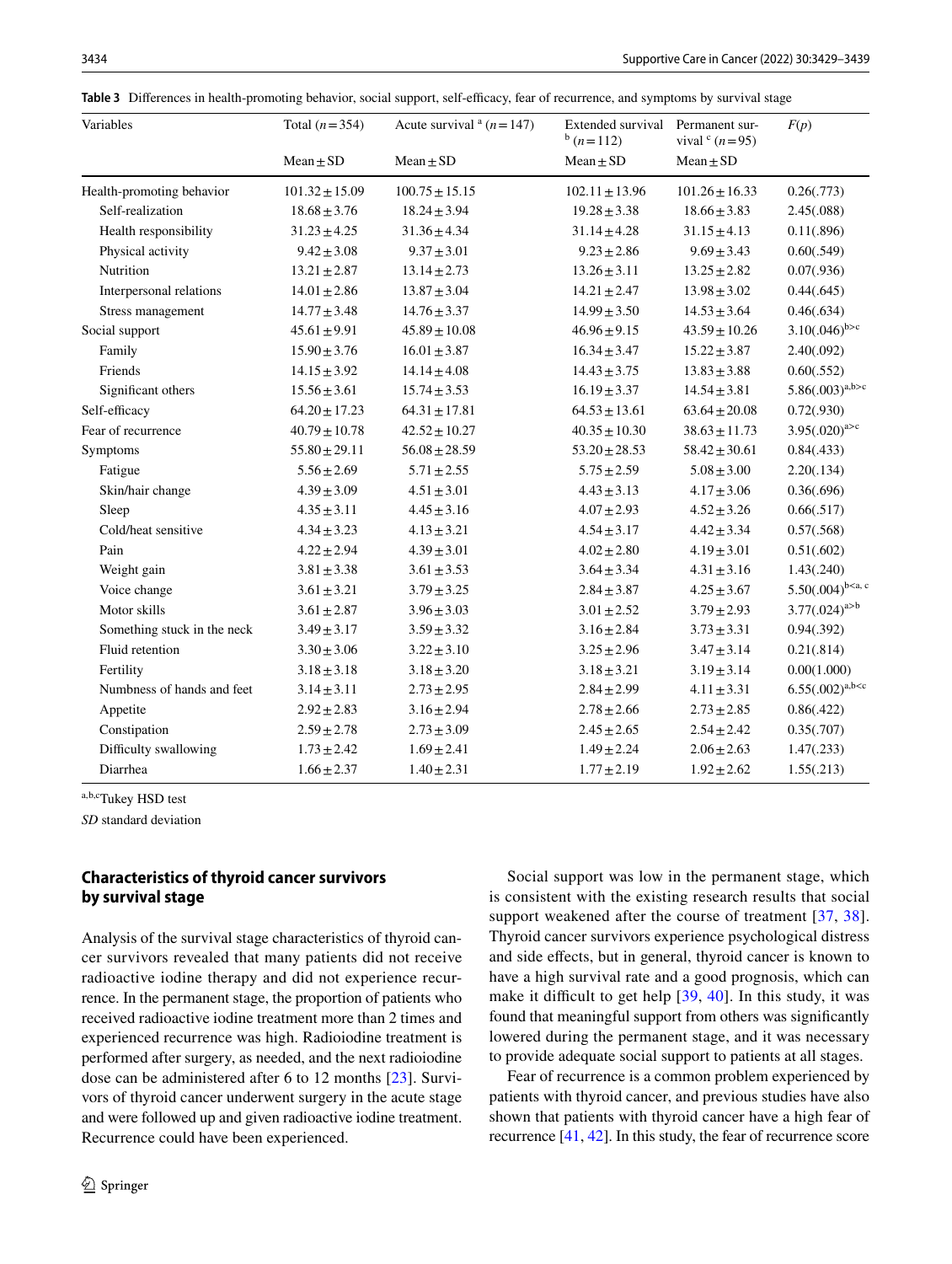<span id="page-6-0"></span>**Table 4** Health-promoting behavior according to the characteristics of thyroid cancer survivors (*N*=354)

| Characteristics                                      | Categories                   | Health-promoting behavior |                     |  |
|------------------------------------------------------|------------------------------|---------------------------|---------------------|--|
|                                                      |                              | $Mean \pm SD$             | F/t(p)              |  |
| Age (years)                                          | < 40                         | $100.97 \pm 13.01$        |                     |  |
|                                                      | $40 - 49$                    | $101.48 \pm 14.59$        | 2.52(.058)          |  |
|                                                      | $50 - 59$                    | $98.82 \pm 16.89$         |                     |  |
|                                                      | $\geq 60$                    | $107.55 \pm 17.56$        |                     |  |
| Gender                                               | Men                          | $100.29 \pm 16.07$        | $-0.4(.692)$        |  |
|                                                      | Women                        | $101.41 \pm 15.01$        |                     |  |
| Marital status                                       | Married                      | $101.33 \pm 15.05$        | 0.03(.978)          |  |
|                                                      | Single                       | $101.27 \pm 15.37$        |                     |  |
| Education                                            | $\leq$ High school           | $102.14 \pm 15.98$        | 0.55(.585)          |  |
|                                                      | $\geq$ College               | $101.08 \pm 14.85$        |                     |  |
| Monthly income                                       | < 200                        | $101.21 \pm 15.97$        |                     |  |
| (10,000 Korean<br>$won)$ <sup>1</sup>                | $200 \text{ to } 400$        | $98.47 \pm 14.04$         | 1.96(.120)          |  |
|                                                      | 40 to $< 600$                | $101.35 \pm 14.91$        |                     |  |
|                                                      | > 600                        | $103.42 \pm 15.59$        |                     |  |
| Employment<br>status                                 | Employed                     | $101.12 \pm 15.16$        | $-0.29(.771)$       |  |
|                                                      | Not employed                 | $101.59 \pm 15.03$        |                     |  |
| Frequency of<br>accessing<br>online<br>community     | Every day                    | $101.92 \pm 14.87$        |                     |  |
|                                                      | $2-3$ times a<br>week        | $100.64 \pm 16.92$        | 0.73(.533)          |  |
|                                                      | $2-3$ times a<br>month       | $99.19 \pm 14.53$         |                     |  |
|                                                      | Rarely accessed              | $103.62 \pm 11.59$        |                     |  |
| Cancer type                                          | Papillary                    | $101.18 \pm 15.11$        | $-0.78(.437)$       |  |
|                                                      | Other <sup>1</sup>           | $104.19 \pm 14.64$        |                     |  |
| Extent of<br>surgery                                 | Less-than-total <sup>2</sup> | $101.43 \pm 14.78$        | 0.41(.665)          |  |
|                                                      | Total<br>thyroidetomy        | $100.34 \pm 14.98$        |                     |  |
|                                                      | Other <sup>3</sup>           | $102.24 \pm 15.86$        |                     |  |
| Cancer<br>recurrence                                 | Yes                          | $105.07 \pm 13.94$        | 1.37(.170)          |  |
|                                                      | No                           | $100.99 \pm 15.16$        |                     |  |
| Number of I <sup>131</sup><br>therapies <sup>4</sup> | None <sup>a</sup>            | $101.76 \pm 14.66$        | 3.29(.039)<br>b < c |  |
|                                                      | 1 time <sup>b</sup>          | $98.78 \pm 15.21$         |                     |  |
|                                                      | $\geq$ 2 times <sup>c</sup>  | $104.77 \pm 15.53$        |                     |  |

*SD* standard deviation

1 Other includes follicular cancer, Hurthle cell cancer, medullary cancer, poorly diferentiated cancer, and anaplastic cancer

<sup>2</sup>Less-than-total includes less-than-total thyroidectomy and hemithyroidectomy

<sup>3</sup>Other includes total thyroidectomy along with lateral neck dissection and re-operation

 ${}^{4}I^{131}$  therapies mean radioactive iodine therapies

a,b,cTukey HSD test

of thyroid cancer survivors was highest in the acute stage. Acute stage patients are thought to have a great fear of recurrence because they are diagnosed with cancer and undergo surgery. As information about health threats can positively contribute to fear control, it would be helpful to provide enough information about thyroid cancer in the acute stage [[43](#page-10-3)].

In this study, the sum of symptoms did not difer signifcantly according to survival stage. Fatigue was the highest in the sub-domain score of symptoms, and many studies have reported that the fatigue score of thyroid cancer patients is very high and long-lasting  $[44, 45]$  $[44, 45]$  $[44, 45]$  $[44, 45]$  $[44, 45]$ . Sleeping difficulties were found in the permanent stage, and a study of breast cancer patients found that quality-of-life symptoms improved over time, but sleep problems persisted until after 5 years [[46\]](#page-10-6). In addition, a study of ovarian cancer patients showed that symptoms appeared diferently depending on the stage of survival [\[47](#page-10-7)]. As experiences change, it may be helpful to provide interventions to predict the next stage of symptoms.

## **Factors infuencing health‑promoting behavior by survival stage**

The factors affecting the use of health-promoting behavior among thyroid cancer survivors difered by survival stage. Fear of recurrence and symptoms infuenced health-promoting behavior only in the extended stage, and age was associated with health-promoting behavior only in the permanent stage. Social support was found to be a variable infuencing health-promoting behavior in all stages of survival, and social support was low in the permanent stage.

The acute stage is a period of active treatment, and it is necessary to promote self-efficacy and encourage health-promoting behavior through social support. A diagnosis of cancer can be a motivation to change health behaviors [\[19](#page-9-16)]. Motivation is important in changing health behaviors; therefore, it is important to strengthen motivation in the early stages [\[48](#page-10-8), [49](#page-10-9)]. In the acute stage, medical staff should learn about each patient's health behaviors and plan for change together with them.

As survivors at the extended survival return to work after completing treatment, they engage in relatively fewer healthpromoting behaviors; hence, active education is needed to strengthen their commitment to health-promoting behavior [\[20](#page-9-17)]. As shown by this study, in the extended stage, it is necessary to focus on managing the symptoms and fear of recurrence. In this study, high symptom scores correlated with low health-promoting behavior scores in a dose-dependent manner. Previous studies have also found that physical symptoms experience reduced health-promoting behavior  $[14]$  $[14]$ . A study of health-promoting behavior among middleaged women found that more severe menopausal symptoms correlated with low health-promoting behavior [\[50](#page-10-10)]. Patients with thyroid cancer need continuous intervention for their symptoms because fatigue persists for a long time after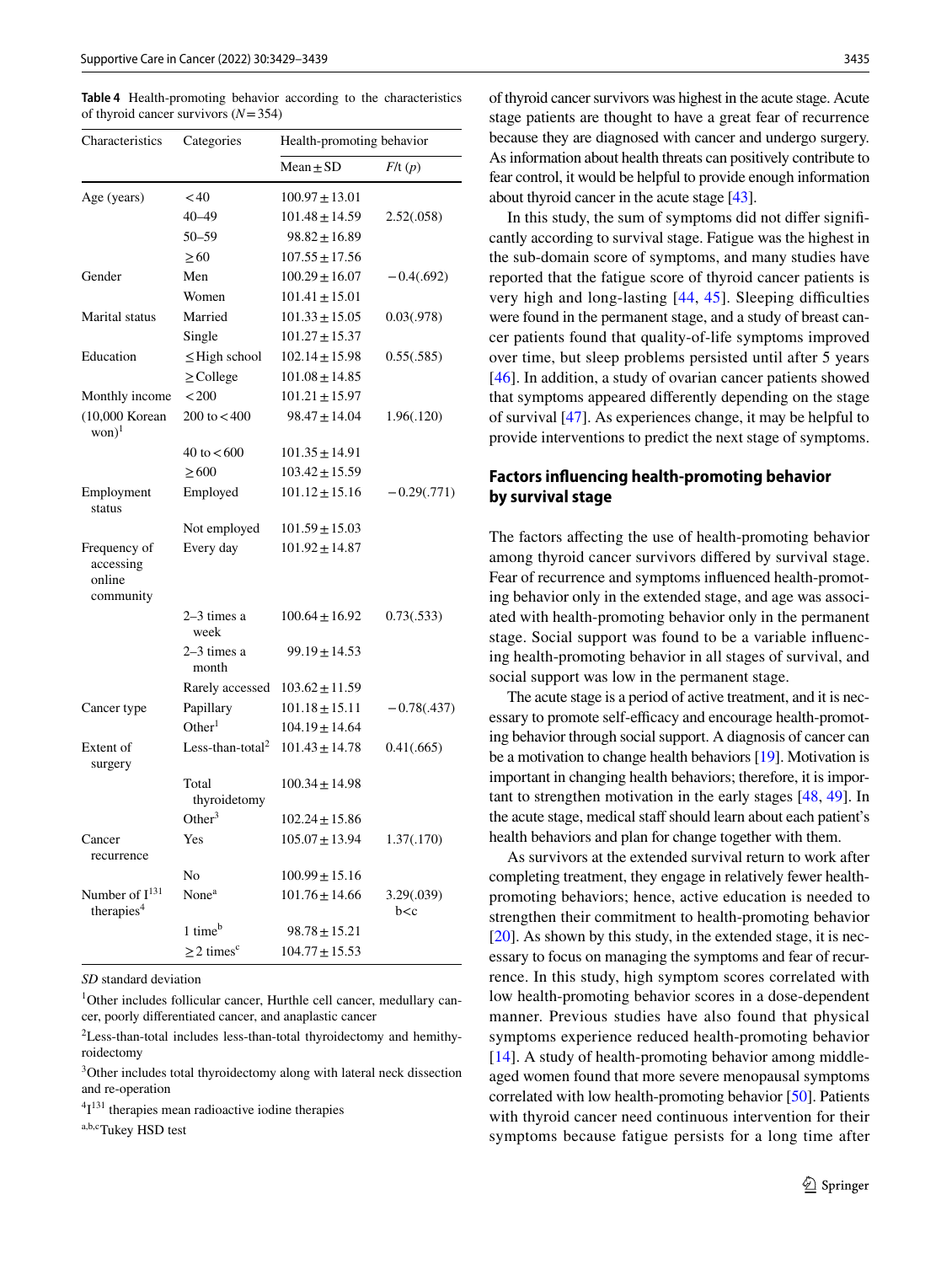<span id="page-7-0"></span>**Table 5** Correlations among health-promoting behavior, social support, self-efficacy, symptoms, and fear of recurrence  $(N=354)$ 

| Variables                 | Health-promot-<br>ing behavior | Social support   | Self-efficacy   | Symptoms         | Fear of<br>recur-<br>rence |
|---------------------------|--------------------------------|------------------|-----------------|------------------|----------------------------|
|                           | r(p)                           | r(p)             | r(p)            | r(p)             | r(p)                       |
| Health-promoting behavior |                                |                  |                 |                  |                            |
| Social support            | $.46 \ (< .001)$               |                  |                 |                  |                            |
| Self-efficacy             | .51 (< .001)                   | $.47 \,(< .001)$ |                 |                  |                            |
| Symptoms                  | $-.29 (< .001)$                | $-.23 < .001$    | $-.34 (< .001)$ |                  |                            |
| Fear of recurrence        | $-.13(0.016)$                  | $-.07(0.186)$    | $-.40 (< .001)$ | $.25 \ (< .001)$ | $\overline{1}$             |

<span id="page-7-1"></span>

|                 | <b>Table 6</b> Factors of health- |
|-----------------|-----------------------------------|
|                 | promoting behavior by survival    |
| stage $(N=354)$ |                                   |

| Variables                                                        | Categories    | Acute stage<br>$(n=147)$ ,<br>$\beta(p)$ | Extended stage<br>$(n=112), \beta(p)$ | Permanent<br>stage $(n=95)$ ,<br>$\beta(p)$ |
|------------------------------------------------------------------|---------------|------------------------------------------|---------------------------------------|---------------------------------------------|
| Social support                                                   |               | .30(.001)                                | .25(.011)                             | .26(.007)                                   |
| Self-efficacy                                                    |               | $.43 \ (< .001)$                         | .17(0.124)                            | $.42 \,(<.001)$                             |
| Fear of recurrence                                               |               | .03(0.676)                               | .21(.032)                             | .09(0.358)                                  |
| <b>Symptoms</b>                                                  |               | $-.03(.662)$                             | $-.34 (< .001)$                       | $-.11(.219)$                                |
| Number of $I^{131}$ therapies <sup>1</sup> (ref: $\geq$ 2 times) | None          | $-.15(.391)$                             | $-.21(.067)$                          | $-.06(.535)$                                |
|                                                                  | 1 time        | $-.16(.337)$                             | $-.25(.032)$                          | $-.29(.002)$                                |
| Age (years) (ref: $\geq 60$ )                                    | < 40          | $-.09(.561)$                             | $-.32(.102)$                          | $-.14(.151)$                                |
|                                                                  | $40 - 49$     | $-.08(.636)$                             | $-.36(.087)$                          | $-.30(.007)$                                |
|                                                                  | $50 - 59$     | $-.06(.687)$                             | $-.15(.357)$                          | $-.24(.018)$                                |
| Monthly income $(10,000 \text{ won})^2$ (ref: $\geq 600$ )       | < 200         | .07 (.349)                               | .01(0.954)                            | $-.04(.648)$                                |
|                                                                  | $200 - < 400$ | .01(.874)                                | .15(.183)                             | $-.08(.407)$                                |
|                                                                  | $400 - 600$   | .05(.530)                                | .02(.857)                             | $-.01(.925)$                                |
| Employment status (ref: Not employed)                            | Employed      | $-.04(.585)$                             | .14(.117)                             | .14(0.082)                                  |

 $1I<sup>131</sup>$  therapies mean radioactive iodine therapies

2 Incomes are shown in 10,000 South Korean won (KRW) units

treatment [\[51\]](#page-10-11). The results of this study also show that in the extended stage, symptoms interfere with health promotion. Nurses should thus help patients acquire skills to cope with symptoms, such as fatigue, which interfere with health promotion and provide positive feedback to encourage them to continue their health behaviors.

Among thyroid cancer survivors in the extended stage, a high fear of recurrence correlated with a high use of healthpromoting behaviors. This is a principle of the health belief model, which is based on an awareness of the risks of disease and the value of preventive health behavior [\[13](#page-9-10)]. However, fear of recurrence needs to be approached carefully because a high fear of recurrence carries a high level of patient anxiety [\[30](#page-9-27)]. Previous studies have shown that providing information about benefits effectively motivates health behaviors more than focusing on potential losses [[52\]](#page-10-12). Therefore, the fear of recurrence needs to lead to effective health behavior by emphasizing the benefts of health behavior and providing accurate information. Fear of recurrence is also related to unmet needs. It is necessary to develop programs that meet their needs [\[53](#page-10-13)].

Patients with thyroid cancer who received radioactive iodine treatment more than once reported high health-promoting behavior scores in this study, which is consistent with higher health-promoting behavior scores in patients with breast cancer who received chemotherapy [[33\]](#page-9-30). In a previous study, the severity-of-disease awareness in patients with thyroid cancer correlated with the number of radioactive iodine treatments, and patients who received radioactive iodine treatment more than once were thought to have attempted to improve their health by recognizing the severity of their disease [\[54](#page-10-14)].

A program for continuous health promotion should be developed for patients in the permanent stage of survival, with interventions offered to increase self-efficacy and social support. Stages of thyroid cancer are divided according to age, and at diagnosis, patients over 55 years of age have a higher cancer stage and a worse prognosis [[55](#page-10-15)]. Among respondents in the permanent stage, health-promoting behavior was higher in survivors older than 60 years, possibly because they perceived the risk of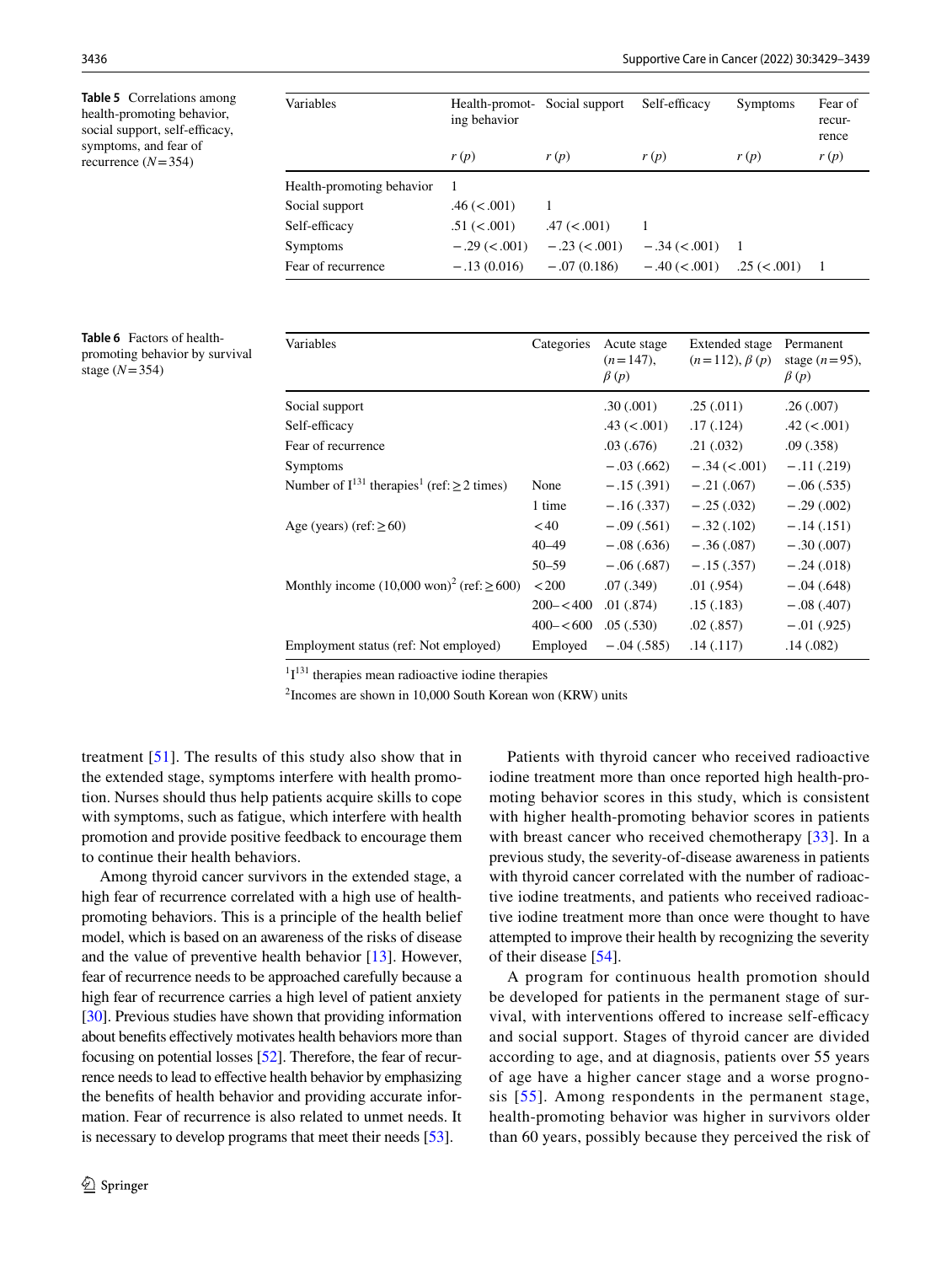thyroid cancer. Therefore, education is needed to encourage health-promoting behavior among survivors in their 40 s and 50 s. The number of online users in their 40 s and 50 s is high. In this study, 54% of respondents said that they accessed the online community every day [[56](#page-10-16)]. In recent years, e-health applications and healthcare education using mobile phones have been highlighted and reported to have positive effects  $[57, 58]$  $[57, 58]$  $[57, 58]$ . In the permanent stage of survival, the interval between outpatient visits is long, so it would be helpful to develop an online healthcare program to provide disease-related information and encourage regular exercise.

This study has confirmed that self-efficacy and social support are factors that infuence health promotion, as shown in Pender's health promotion model, and that the fear of recurrence and symptoms also infuence cancer survivors' health-promoting behaviors. With the development of medical technology and improvements in the long-term cancer survival rate, cancer is becoming a disease that requires long-term management. Interventions that vary with the stage of survival will help improve health-promoting behaviors among cancer survivors.

#### **Limitations**

Most data collected in this study came from patients who responded through the online community, and it is difficult to rule out the possibility that people who frequently accessed the online community search for health information and made more efforts than those who do not. In addition, since the study was conducted in a hospital located in the city, and an online community, it is difficult to rule out a selection bias that people with high educational levels and incomes were the major participants. In addition, this study compared groups of thyroid cancer survivors in the acute, extended, and permanent survival stages, and the characteristics of these groups might have difered in meaningful ways. Because this study was cross-sectional, it did not consider the passage of time. Therefore, interpretations should be made with care when comparing the three groups. In the future, longitudinal cohort studies are needed to identify changes in health-promoting behaviors.

# **Conclusion**

Factors infuencing the health-promoting behaviors of thyroid cancer survivors difered at each survival stage. Therefore, interventions to promote appropriate health behaviors should be developed, to refect the characteristics of each survival stage. It is necessary to strengthen the management of survivors not only at the acute stage, but also in the extended and permanent stages.

**Author contribution** Kyung Ah Park (KAP), Sanghee Kim (SK), Eui Geum Oh (EGO), Heejung Kim (HK), Hang-Seok Chang(HSC), and Soo Hyun Kim(SHK) contributed to this research as follows: KAP and SK designed the research and wrote the proposal and the draft of IRB approval form. KAP and HSC collected the data and coded it. KAP, HK, and SHK analyzed the data and reported it. KAP, SK, EGO, HK, HSC, and SHK reviewed the proposal, results, and the frst and revised draft of the manuscript and corrected.

**Funding** This research was supported by Mo-Im Kim Nursing Research Institute.

**Data availability** The authors confrmed that some access restrictions apply to the data underlying the fndings. The data from this research study cannot be shared publicly due to concerns of participant confdentiality. If there is a researcher who wants to receive the data of this study, contact the corresponding author (sangheekim@yuhs.ac). Data are available from the Gangnam Severance Hospital Ethics Committee for researchers who meet the criteria for access to confdential data.

**Code availability** Not applicable.

#### **Declarations**

**Ethics approval** This study was approved by the Institutional Review Board of Yonsei University Gangnam Severance Hospital (IRB No. 2019–0619-003).

**Consent to participate** Not applicable.

**Consent for publication** Not applicable.

**Conflict of interest** The authors declare no competing interests.

**Open Access** This article is licensed under a Creative Commons Attribution 4.0 International License, which permits use, sharing, adaptation, distribution and reproduction in any medium or format, as long as you give appropriate credit to the original author(s) and the source, provide a link to the Creative Commons licence, and indicate if changes were made. The images or other third party material in this article are included in the article's Creative Commons licence, unless indicated otherwise in a credit line to the material. If material is not included in the article's Creative Commons licence and your intended use is not permitted by statutory regulation or exceeds the permitted use, you will need to obtain permission directly from the copyright holder. To view a copy of this licence, visit<http://creativecommons.org/licenses/by/4.0/>.

## **References**

- <span id="page-8-0"></span>1. Lubitz CC, Sosa JA (2016) The changing landscape of papillary thyroid cancer: epidemiology, management, and the implications for patients. Cancer 122(24):3754–3759
- 2. Miller KD, Siegel RL, Lin CC, Mariotto AB, Kramer JL, Rowland JH, Stein KD, Alteri R (2016) Jemal A (2016)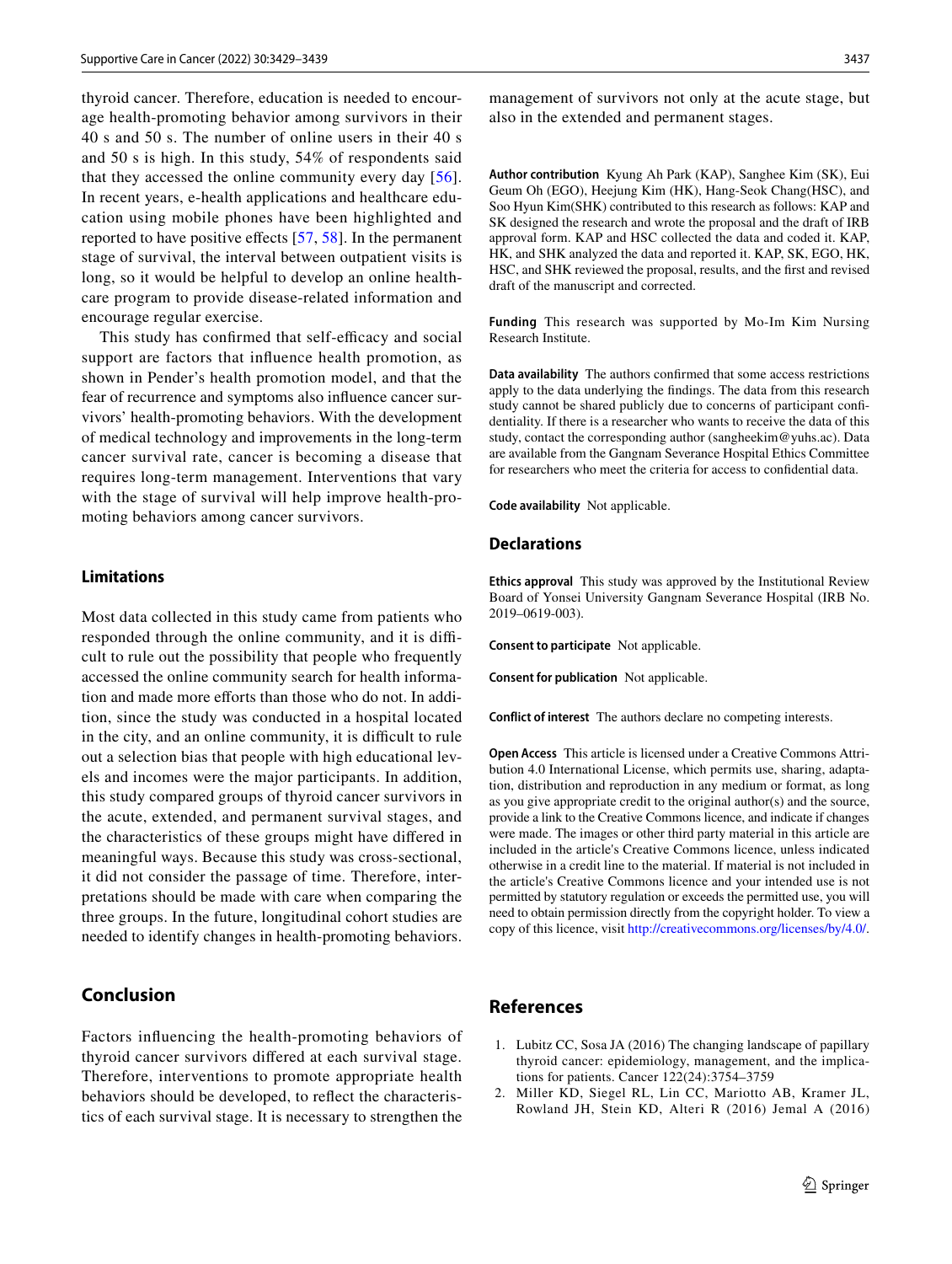Cancer treatment and survivorship statistics. CA Cancer J Clin 66(4):271–289

- <span id="page-9-0"></span>3. National Cancer Information Center (2019) Cancer in statistics <https://www.cancer.go.kr> Accessed 1 September 2019
- <span id="page-9-1"></span>4. Araque DVP, Bleyer A, Brito JP (2017) Thyroid cancer in adolescents and young adults. Future Oncol 13(14):1253–1261
- <span id="page-9-2"></span>5. Blackburn BE, Ganz PA, Rowe K, Snyder J, Wan Y, Deshmukh V, Newman M, Fraser A, Smith K, Herget K, Kim J, Kirchhoff AC, Porucznik C, Hanson H, Monroe M, Hashibe M (2017) Agingrelated disease risks among young thyroid cancer survivors. Cancer Epidemiol Biomarkers Prev 26(12):1695–1704
- <span id="page-9-3"></span>6. Boland L, Bennett K, Connolly D (2018) Self-management interventions for cancer survivors: a systematic review. Support Care Cancer 26(5):1585–1595
- <span id="page-9-4"></span>7. Applewhite MK, James BC, Kaplan SP, Angelos P, Kaplan EL, Grogan RH, Aschebrook-Kilfoy B (2016) Quality of life in thyroid cancer is similar to that of other cancers with worse survival. WORLD J Surg 40(3):551–561
- <span id="page-9-5"></span>8. Gou J, Cheng W, Lei J, Pan Q, You W, Cai M, Tang H, Lei Y, Li Z, Gong R, Zhu J (2017) Health-related quality-of-life assessment in surgical patients with papillary thyroid carcinoma: a singlecenter analysis from Mainland China. Medicine (Baltimore) 96(38):e8070
- <span id="page-9-6"></span>9. Goswami S, Mongelli M, Peipert BJ, Helenowski I, Yount SE, Sturgeon C (2018) Benchmarking health-related quality of life in thyroid cancer versus other cancers and United States normative data. Surgery 164(5):986–992
- <span id="page-9-7"></span>10. Taechaboonsermsak P, Kaewkungwal J, Singhasivanon P, Fungladda W, Wilailak S (2005) Causal relationship between health promoting behavior and quality of life in cervical cancer patients undergoing radiotherapy. Southeast Asian J Trop Med Public Health 36(6):1568–1575
- <span id="page-9-8"></span>11. Murdarugh CL, Parsons MA, Pender NJ (2019) Health promotion in nursing practice, 8th edn. Pearson Education Inc, New Jersey, pp 40–45
- <span id="page-9-9"></span>12. Oh PJ, Hong YS (1996) A structural model for health promotion and quality of life in people with cancer. Korean J Adult Nurs 8(2):291–308
- <span id="page-9-10"></span>13. Rosenstock IM, Strecher VJ, Becker MH (1988) Social learning theory and the health belief model. Health Educ Q 15:175–183
- <span id="page-9-11"></span>14. Hawkins NA, Smith T, Zhao L, Rodriquez J, Berkowitz Z, Stein KD (2010) Health-related behavior change after cancer: results of the American cancer society's studies of cancer survivors (SCS). J Cancer Surviv 4(1):20–32
- <span id="page-9-12"></span>15. Séguin Leclair C, Lebel S, Westmaas JL (2019) The relationship between fear of cancer recurrence and health behaviors: a nationwide longitudinal study of cancer survivors. Health Psychol 38(7):596–605
- <span id="page-9-13"></span>16. Yoon J, Park B (2020) Factors associated with health behaviors in thyroid cancer survivors. J Cancer Prev 25(3):173–180
- <span id="page-9-14"></span>17. Brown AP, Chen J, Hitchcock YJ, Szabo A, Shrieve DC, Tward JD (2008) The risk of second primary malignancies up to three decades after the treatment of diferent thyroid cancer. J Clin Endocrinol Metab 93(2):504–515
- <span id="page-9-15"></span>18. Mullan F (1985) Seasons of survival: refection of a physician with cancer. N Engl J Med 26(3):270–273
- <span id="page-9-16"></span>19. Humpel N, Magee C, Jones SC (2007) The impact of a cancer diagnosis on the health behaviors of cancer survivors and their family and friends. Support Care Cancer 15(6):621–630
- <span id="page-9-17"></span>20. Lee ES, Park JS (2013) The comparison of health promotion behavior, post traumatic growth and Quality of Life according to Stages of Survivorship in Patients with Female Genital Neoplasm. Korean J Adult Nurs 25(3):312–321
- <span id="page-9-18"></span>21. Chun SY, Park H, Lee TH, Park EC (2015) Do long term cancer survivors have better health-promoting behavior than non-cancer

populations?: Case-control study in Korea. Asian Pac J Cancer Prev 16(4):1415–1420

- <span id="page-9-19"></span>22. Pendro LW (2001) Quality of life for long-term survivors of cancer. Cancer Nurs 24(1):1–11
- <span id="page-9-20"></span>23. Yi KH, Lee EK, Kang H-C, Koh Y, Kim SW, Kim IJ, Na DG, Nam K-H, Park SY, Park JW, Bae SK, Baek S-K, Baek JH, Lee B-J, Chung K-W, Jung Y-S, Cheon GJ, Kim WB, Chung JH, Rho YS (2016) 2016 Revised Korean Thyroid Association Management Guidelines for patients with thyroid nodules and thyroid cancer. Int J Thyroidol 9(2):59–126
- <span id="page-9-21"></span>24. Zimet GD, Dahlem NW, Zimet SG, Farely GK (1988) The multidimensional scale of perceived social support. J Pers Assess 52:30–41
- <span id="page-9-22"></span>25. Shin JS, Lee YB (1999) Efects of social supports on psychosocial well-being of the unemployed. Korean J Soc Welf 37:241–269
- <span id="page-9-23"></span>26. Foster C, Breckons M, Cotterell P, Barbosa D, Calman L, Corner J, Fenlon D, Foster R, Grimmett C, Richardson A, Smith PW  $(2015)$  Cancer survivors' self-efficacy to self-manage in the year following primary treatment. J Cancer Surviv 9(1):11–19
- <span id="page-9-24"></span>27. Kim SH, Lee BG, Lee JY, Kim SJ, Hur MH, Lee MH, Han MS (2018) Psychometric evaluation of a Korean version of the cancer survivors' self-efficacy scale. Cancer Nurs 42(6):509-514
- <span id="page-9-25"></span>28. Herschbach P, Berg P, Dankert A, Duran G, Engst-Hastreiter U, Waadt S, Keller M, Ukat R, Henrich G (2005) Fear of progression in chronic diseases—psychometric properties of the Fear of Progression Questionnaire. J Psychosom Res 58:505–511
- <span id="page-9-26"></span>29. Mehnert A, Herschbach P, Berg P, Henrich G, Koch U (2006) Fear of progression in breast cancer patients—validation of the short form of the Fear of Progression Questionnaire (FoP-Q-SF) (German). Z Psychosom Med Psychother 52:274–288
- <span id="page-9-27"></span>30. Shim EJ, Shin YW, Oh DY, Hahm BJ (2010) Increased fear of progression in cancer patients with recurrence. Gen Hosp Psychiatry 32(2):169–175
- <span id="page-9-28"></span>31. Ryu CH, Park B, Ryu J, Ryu YM, Jo SA, Lee YJ, Lee E-K, Hwangbo Y, Joo J, Jung YS (2018) Development and evaluation of a Korean version of a thyroid-specifc quality-of-life questionnaire scale in thyroid cancer patients. Cancer Res Treat 50(2):405–415
- <span id="page-9-29"></span>32. Dow KH, Ferrell BR, Anello C (1997) Quality-of-life changes in patients with thyroid cancer after withdrawal of thyroid hormone therapy. Thyroid 7:613–619
- <span id="page-9-30"></span>33. Yi M, Kim J (2013) Factors influencing health-promoting behaviors in Korean breast cancer survivors. Eur J Oncol Nurs 17(2):138–145
- <span id="page-9-31"></span>34. Avancini A, Pala V, Trestini I, Tregnago D, Mariani L, Sieri S, Krogh V, Boresta M, Milella M, Pilotto S, Lanza M (2020) Exercise Levels and preferences in cancer patients: a cross-sectional study. Int J Environ Res Public Health 17(15):5351
- <span id="page-9-32"></span>35. Pollán M, Casla-Barrio S, Alfaro J, Esteban C, Segui-Palmer MA, Lucia A, Martín M (2020) Exercise and cancer: a position statement from the Spanish Society of Medical Oncology. Clin Transl Onclo 22(10):1710–1729
- <span id="page-9-33"></span>36. Lin SY, Lin CL, Chen HT, Kao CH (2018) Risk of osteoporosis in thyroid cancer patients using levothyroxine: a population-based study. Curr Med Res Opin 34(5):805–812
- <span id="page-9-34"></span>37. Jeong K, Heo J, Tae Y (2014) Relationships among distress, family support, and health promotion behavior in breast cancer survivors. Asian Oncol Nurs 14(3):146–154
- <span id="page-9-35"></span>38. Baik OM, Lim J-W (2011) Social Support in Korean Breast and gynecological cancer survivors: comparison by the cancer stage at diagnosis and the stage of cancer survivorship. Korean J Fam Soc Work 32:5–35
- <span id="page-9-36"></span>39. Buchmann L, Ashby S, Cannon RB, Hunt JP (2015) Psychosocial distress in patients with thyroid cancer. Otolaryngol Head Neck Surg 152(4):644–649